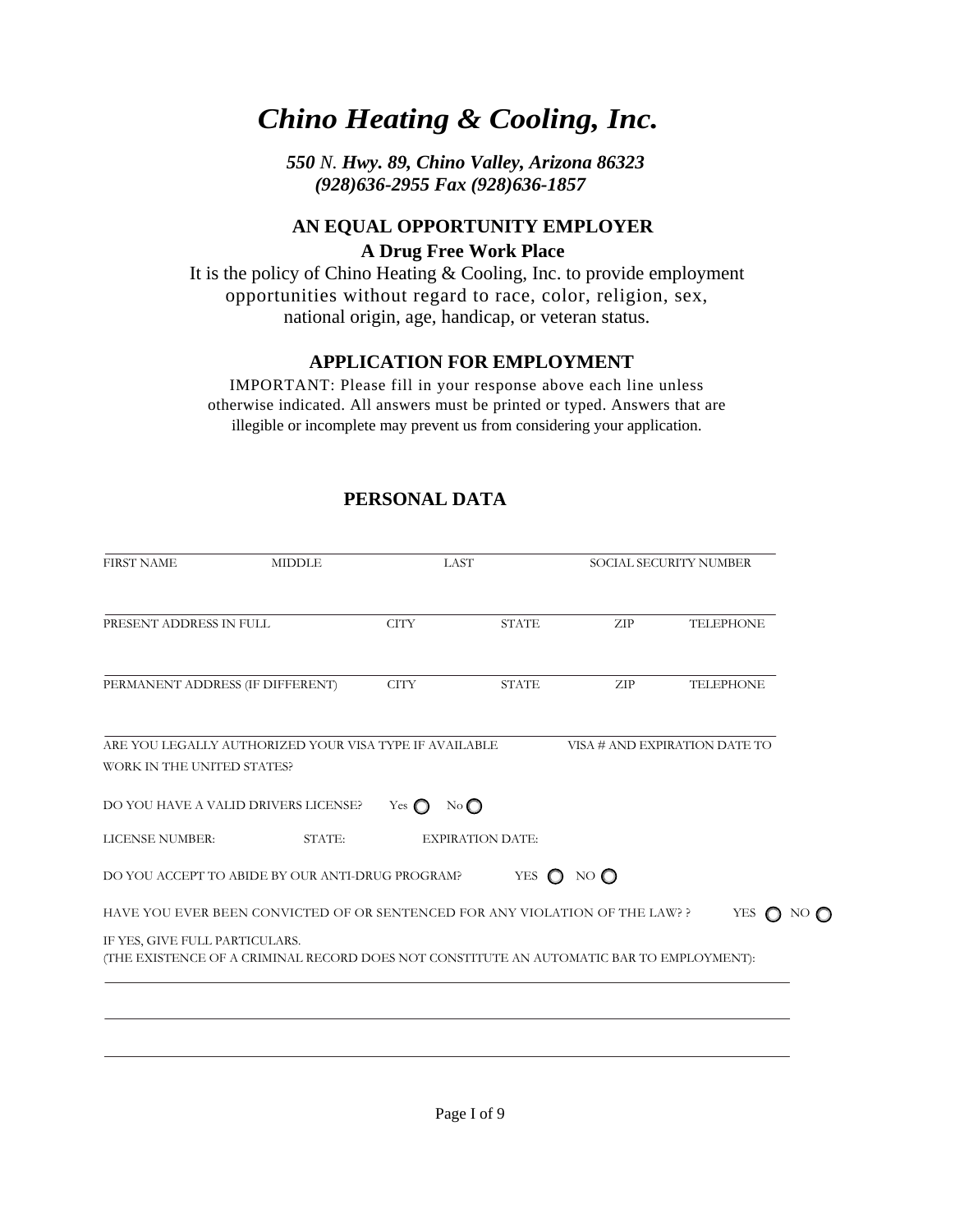| POSITION APPLIED FOR :                                                                                                                                                                                                               |
|--------------------------------------------------------------------------------------------------------------------------------------------------------------------------------------------------------------------------------------|
|                                                                                                                                                                                                                                      |
| REFERRAL SOURCE -                                                                                                                                                                                                                    |
|                                                                                                                                                                                                                                      |
|                                                                                                                                                                                                                                      |
|                                                                                                                                                                                                                                      |
| OTHER: <b>All and Contract Contract Contract Contract Contract Contract Contract Contract Contract Contract Contract Contract Contract Contract Contract Contract Contract Contract Contract Contract Contract Contract Contract</b> |
|                                                                                                                                                                                                                                      |
|                                                                                                                                                                                                                                      |
| ARE YOU WILLING TO WORK ANY SHIFT, INCLUDING NIGHTS AND WEEKENDS? Yes No                                                                                                                                                             |
| HOW SOON FOLLOWING NOTIFICATION CAN YOU REPORT?                                                                                                                                                                                      |
| ARE YOU WILLING TO RELOCATE?<br>YES<br>$\Omega$ NO                                                                                                                                                                                   |
| <b>YES</b><br>HAVE YOU EVER BEEN EMPLOYED BY THE COMPANY?<br>$\bigcap$ NO                                                                                                                                                            |
| IF YES, WHEN?<br>POSITION?                                                                                                                                                                                                           |
|                                                                                                                                                                                                                                      |
| ARE ANY RELATIVES, INCLUDING IN-LAWS, EMPLOYED AT THE COMPANY? YES $\bigcirc$ NO $\bigcirc$                                                                                                                                          |
| IF YES, GIVE NAME, RELATIONSHIP, POSITION AND LOCATION:                                                                                                                                                                              |
|                                                                                                                                                                                                                                      |
|                                                                                                                                                                                                                                      |
|                                                                                                                                                                                                                                      |
|                                                                                                                                                                                                                                      |
|                                                                                                                                                                                                                                      |
| HAVE YOU EVER PREVIOUSLY APPLIED FOR EMPLOYMENT AT THE COMPANY?<br>Yes $\bigcirc$ No                                                                                                                                                 |
|                                                                                                                                                                                                                                      |
| HAVE YOU EVER PREVIOUSLY BEEN INTERVIEWED BY THE COMPANY? Yes $\bigcirc$ No $\bigcirc$                                                                                                                                               |
| IF YES, WHEN? (MO.) (YR.) FOR WHAT POSITION?                                                                                                                                                                                         |
|                                                                                                                                                                                                                                      |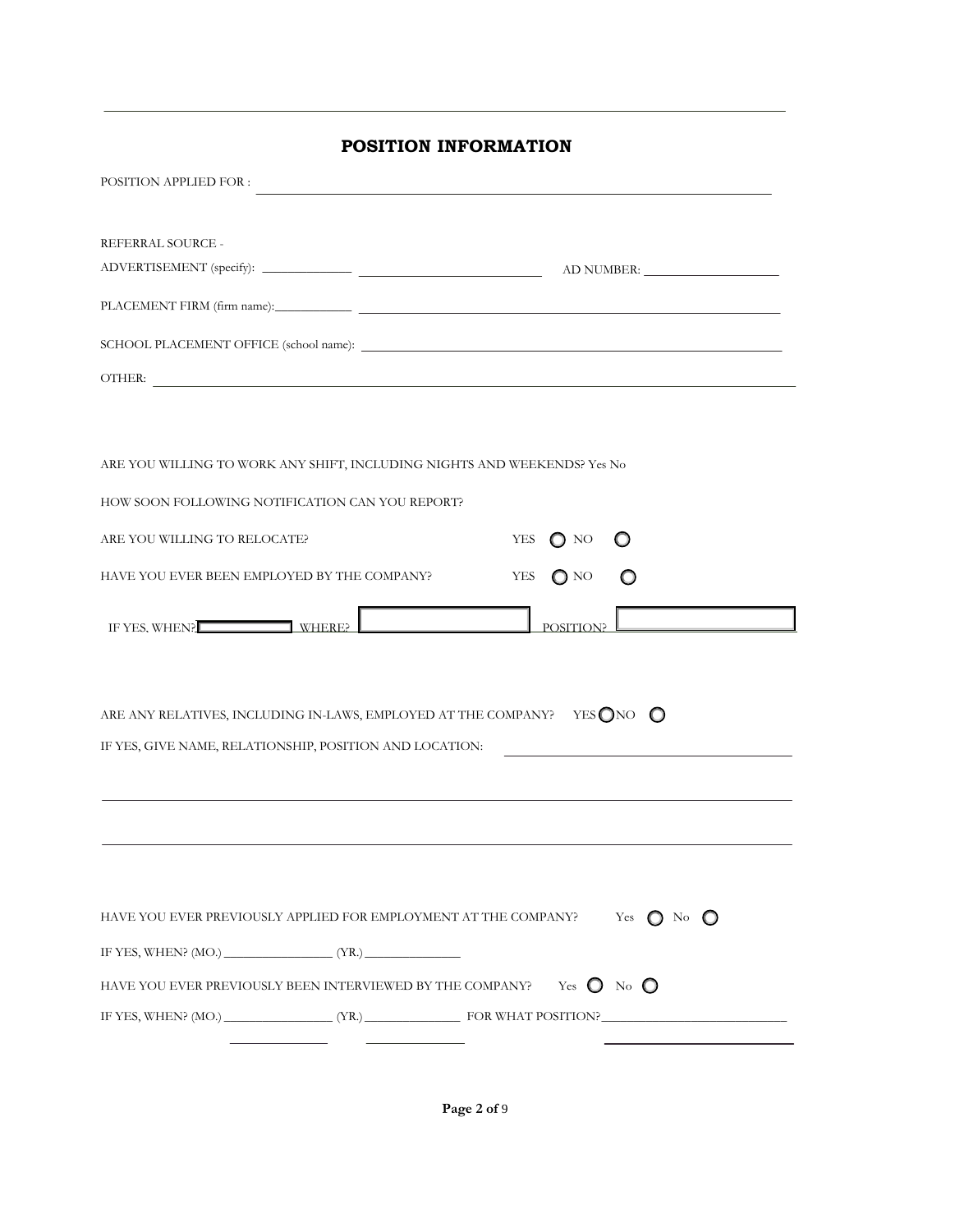# **EDUCATION**

| LAST HIGH SCHOOL ATTENDED/complete address                              |                                                                 |                           |  |                                        |  |
|-------------------------------------------------------------------------|-----------------------------------------------------------------|---------------------------|--|----------------------------------------|--|
| ATTENDED FROM                                                           | $T$ <sup>TO</sup>                                               | GRADUATED? Yes ONO O      |  |                                        |  |
| COLLEGE OR UNIVERSITY/complete address                                  |                                                                 |                           |  |                                        |  |
|                                                                         |                                                                 |                           |  |                                        |  |
| ATTENDED FROM TO                                                        |                                                                 |                           |  | GRADUATED? Yes $\bigcirc$ No           |  |
| MAJOR                                                                   | <u> 1989 - Johann Barn, fransk politik amerikansk politik (</u> | DEGREE RECEIVED           |  |                                        |  |
|                                                                         |                                                                 |                           |  |                                        |  |
| COLLEGE OR UNIVERSITY/complete address                                  |                                                                 |                           |  |                                        |  |
|                                                                         |                                                                 | $_{\rm TO}$               |  | GRADUATED? YesONo O                    |  |
| MAJOR                                                                   |                                                                 | DEGREE RECEIVED           |  |                                        |  |
|                                                                         |                                                                 |                           |  |                                        |  |
| OTHER (Technical, Vocation, Graduate, etc. complete address             |                                                                 |                           |  |                                        |  |
|                                                                         |                                                                 | TO                        |  | GRADUATED? Ye $\bigcirc$ No $\bigcirc$ |  |
| $\text{MAJOR} \underline{\hspace{2cm}}$                                 |                                                                 | DEGREE RECEIVED           |  | <u> 1990 - Andrea State</u>            |  |
|                                                                         |                                                                 |                           |  |                                        |  |
| LIST ANY SCHOLARSHIPS, ACADEMIC HONORS, AWARDS OR SPECIAL ACHIEVEMENTS: |                                                                 |                           |  |                                        |  |
| IN WHAT LANGUAGES OTHER THAN ENGLISH CAN YOU CONVERSE?                  |                                                                 |                           |  |                                        |  |
|                                                                         |                                                                 | Fluent? $Yes \bigcirc$ No |  | $\circ$                                |  |
|                                                                         |                                                                 |                           |  |                                        |  |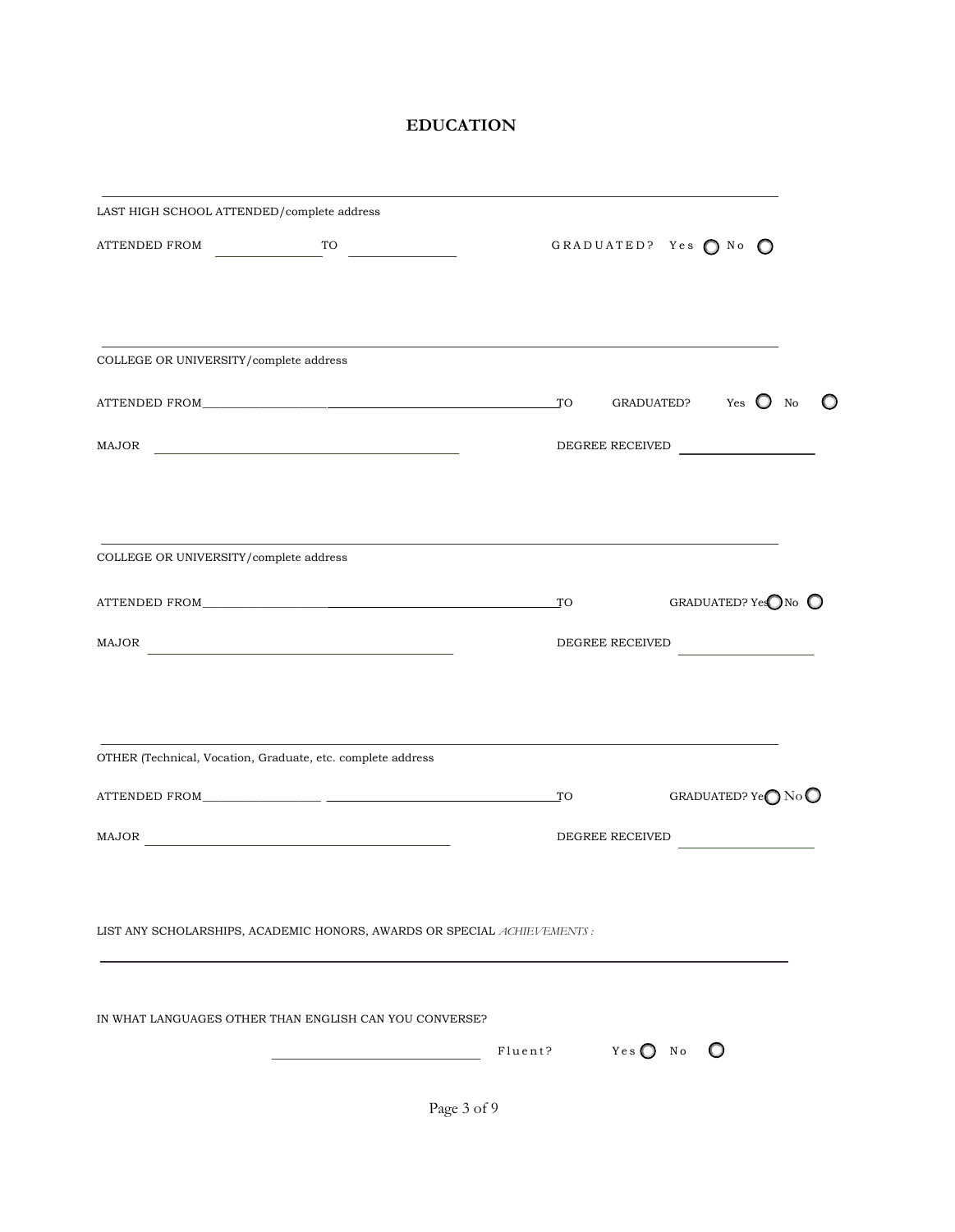|  | Fluent? Yes $\bigcirc$ No $\bigcirc$ |  |  |
|--|--------------------------------------|--|--|
|  | Fluent? Yes $\bigcirc$ No $\bigcirc$ |  |  |

### **EMPLOYMENT HISTORY**

**IMPORTANT!** STARTING WITH YOUR PRESENT OR MOST RECENT EMPLOYER, LIST IN CONSECUTIVE ORDER ALL EMPLOYMENT AND PERIODS OF UNEMPLOYMENT SINCE YOU GRADUATED FROM OR LAST ATTENDED HIGH SCHOOL. ADDITIONAL EMPLOYMENT MAY BE LISTED ON A SEPARATE PAGE(S) IF NECESSARY.

#### PRESENT OR MOST RECENT EMPLOYER

| FULL NAME OF COMPANY       | TELEPHONE   | SALARY -     | EMPLOYED - |
|----------------------------|-------------|--------------|------------|
|                            |             | BEGIN/END    | FROM/TO    |
|                            |             |              |            |
| <b>STREET ADDRESS</b>      | <b>CITY</b> | <b>STATE</b> | ZIP CODE   |
| NAME & TITLE OF SUPERVISOR |             |              |            |
| TITLE OF YOUR POSITION     | DEPARTMENT  |              |            |
| <b>DUTIES</b>              |             |              |            |

REASON FOR LEAVING

### PREVIOUS EMPLOYER

| TELEPHONE   | SALARY -  | EMPLOYED - |
|-------------|-----------|------------|
|             | BEGIN/END | FROM/TO    |
|             |           |            |
| <b>CITY</b> | STATE     | ZIP CODE   |
|             |           |            |
|             |           |            |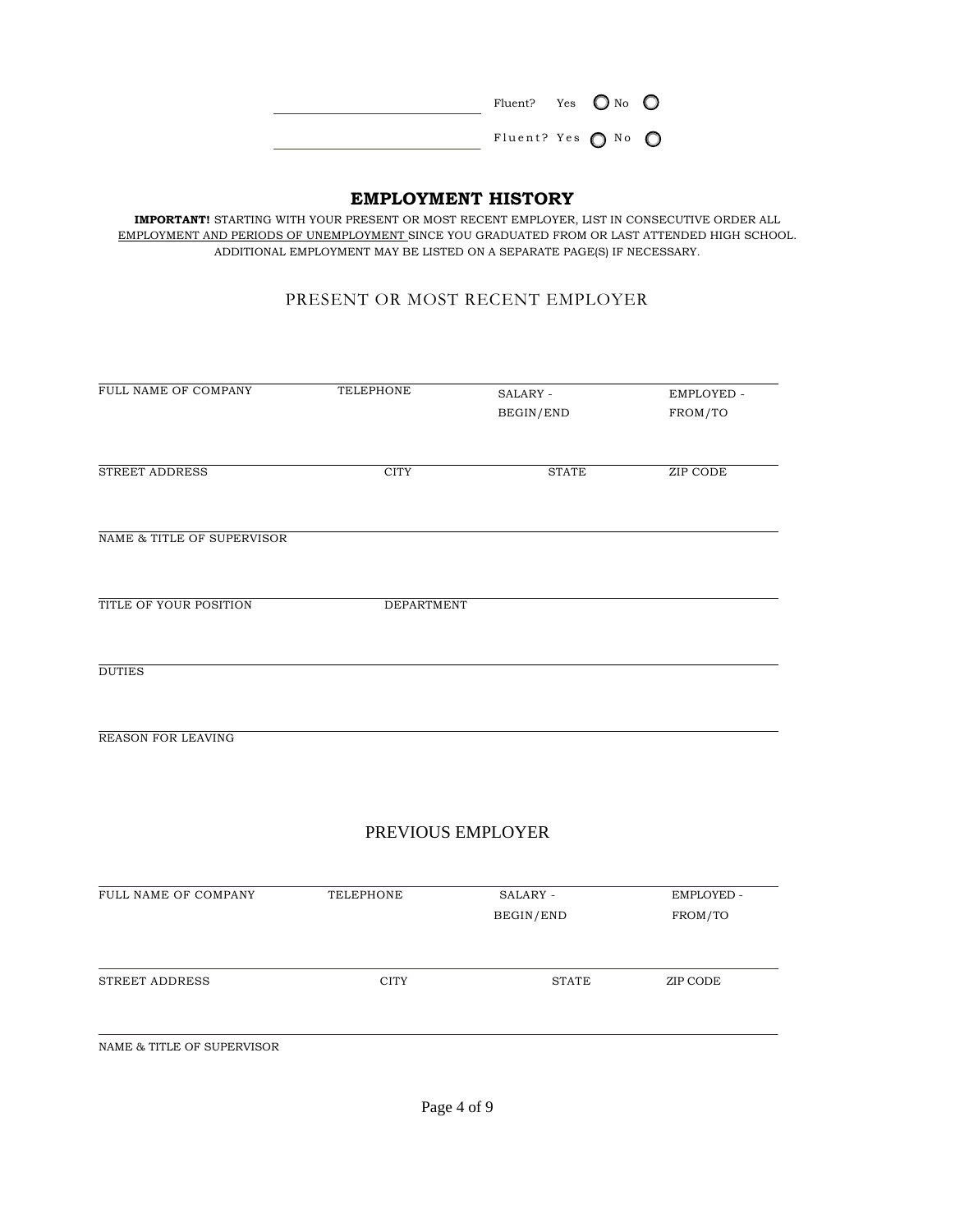TITLE OF YOUR POSITION DEPARTMENT

DUTIES

REASON FOR LEAVING

#### PREVIOUS EMPLOYER

| FULL NAME OF COMPANY       | TELEPHONE   | SALARY -     | EMPLOYED - |
|----------------------------|-------------|--------------|------------|
|                            |             | BEGIN/END    | FROM/TO    |
|                            |             |              |            |
| STREET ADDRESS             | <b>CITY</b> | <b>STATE</b> | ZIP CODE   |
| NAME & TITLE OF SUPERVISOR |             |              |            |
| TITLE OF YOUR POSITION     | DEPARTMENT  |              |            |
| <b>DUTIES</b>              |             |              |            |
|                            |             |              |            |

REASON FOR LEAVING

#### PREVIOUS EMPLOYER

| FULL NAME OF COMPANY       | TELEPHONE   | SALARY -  | EMPLOYED - |
|----------------------------|-------------|-----------|------------|
|                            |             | BEGIN/END | FROM/TO    |
|                            |             |           |            |
| STREET ADDRESS             | <b>CITY</b> | STATE     | ZIP CODE   |
|                            |             |           |            |
| NAME & TITLE OF SUPERVISOR |             |           |            |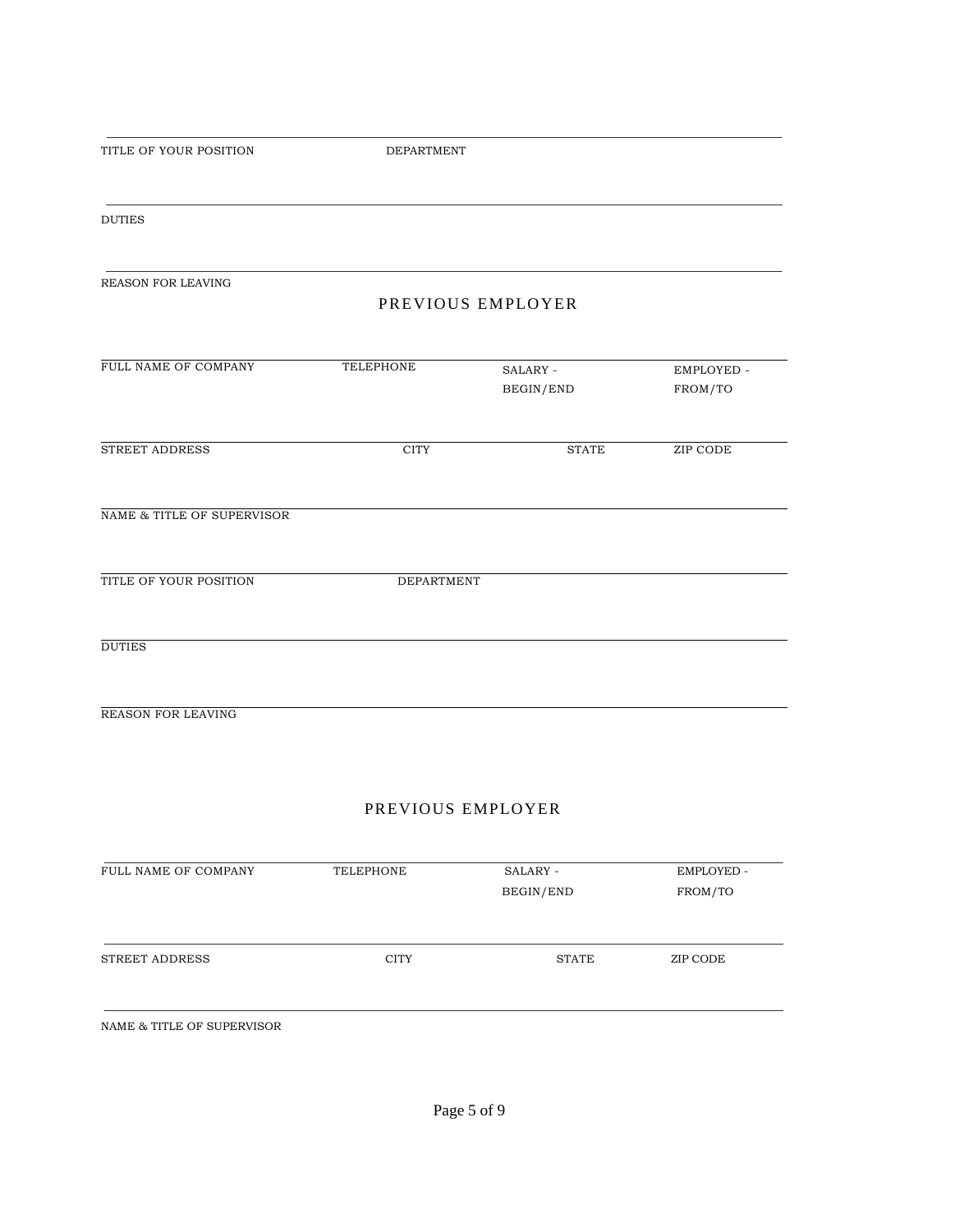DEPARTMENT

| <b>DUTIES</b>                                                                                                                                                                              |                  |                       |                       |
|--------------------------------------------------------------------------------------------------------------------------------------------------------------------------------------------|------------------|-----------------------|-----------------------|
| <b>REASON FOR LEAVING</b>                                                                                                                                                                  |                  | PREVIOUS EMPLOYER     |                       |
| FULL NAME OF COMPANY                                                                                                                                                                       | <b>TELEPHONE</b> | SALARY -<br>BEGIN/END | EMPLOYED -<br>FROM/TO |
| <b>STREET ADDRESS</b>                                                                                                                                                                      | <b>CITY</b>      | <b>STATE</b>          | ZIP CODE              |
| NAME & TITLE OF SUPERVISOR                                                                                                                                                                 |                  |                       |                       |
| TITLE OF YOUR POSITION                                                                                                                                                                     | DEPARTMENT       |                       |                       |
| <b>DUTIES</b>                                                                                                                                                                              |                  |                       |                       |
| <b>REASON FOR LEAVING</b>                                                                                                                                                                  |                  |                       |                       |
|                                                                                                                                                                                            |                  | OTHER EMPLOYMENT      |                       |
| LIST PART-TIME EMPLOYMENT WHILE IN SCHOOL, INCLUDING COMPANY NAME(S), ADDRESSES, DATES OF<br>EMPLOYMENT:                                                                                   |                  |                       |                       |
|                                                                                                                                                                                            |                  |                       |                       |
| ARE THERE ANY PERIODS OF UNEMPLOYMENT AND/OR PART-TIME EMPLOYMENT SINCE YOU GRADUATED OR LAST<br>ATTENDED HIGH SCHOOL WHICH ARE NOT LISTED ABOVE OR ON A SEPARATE SHEET? $\Box$ Yes $\Box$ |                  |                       |                       |
| IF YES, PLEASE EXPLAIN:                                                                                                                                                                    |                  |                       |                       |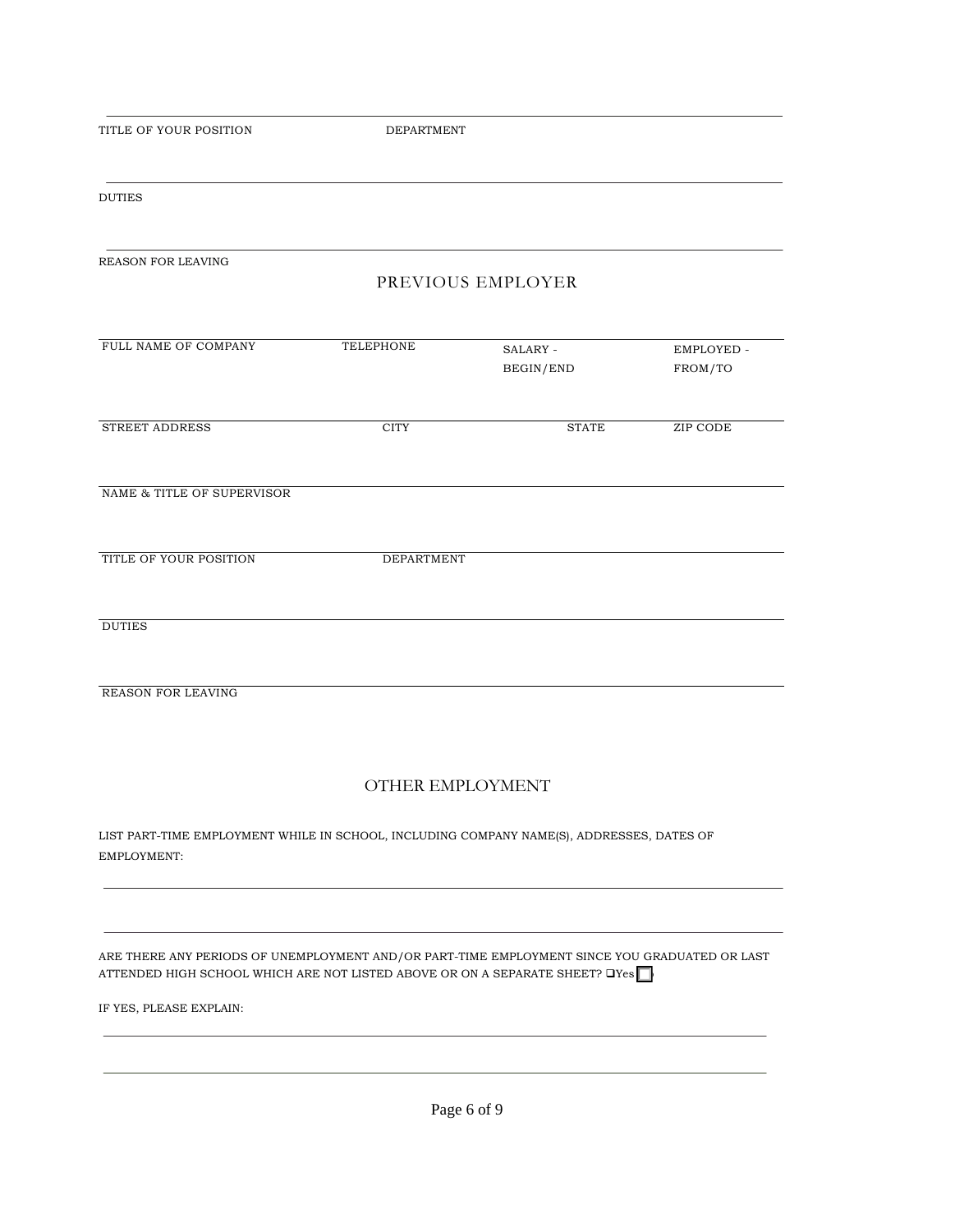HAVE YOU EVER BEEN SUSPENDED, PLACED ON PROBATION, ASKED TO RESIGN, DISCHARGED. OR TERMINATED? Yes O No O

IF YES, PLEASE EXPLAIN:

|                                                    | <b>SKILLS</b>                                                                               |
|----------------------------------------------------|---------------------------------------------------------------------------------------------|
| TYPING SPEED (WORDS/MINUTE)                        |                                                                                             |
| SHORTHAND (WORDS/MINUTE)                           |                                                                                             |
| WORD PROCESSING/OFFICE PROGRAMS USED               |                                                                                             |
|                                                    |                                                                                             |
| <b>ACCOUNTING</b><br>PAYROLL<br><b>BOOKKEEPING</b> | INDICATE EXPERIENCE IN YEARS AND MONTHS FOR EACH AREA:<br><b>COMPUTER</b><br>ADDING MACHINE |
| <b>STATISTICS</b>                                  |                                                                                             |
| 1.                                                 | LIST ANY OTHER SKILLS YOU THINK MAY BE OF VALUE TO THE COMPANY, SUCH AS PROGRAMMING, ETC.   |
| 2.                                                 |                                                                                             |
| 3.                                                 |                                                                                             |
| 4.                                                 |                                                                                             |

#### **MILITARY SERVICE AND STATUS**

BRANCH OF SERVICE (IF NONE, STATE NONE): \_\_\_\_\_\_\_\_\_\_\_\_\_\_\_\_\_\_\_\_\_\_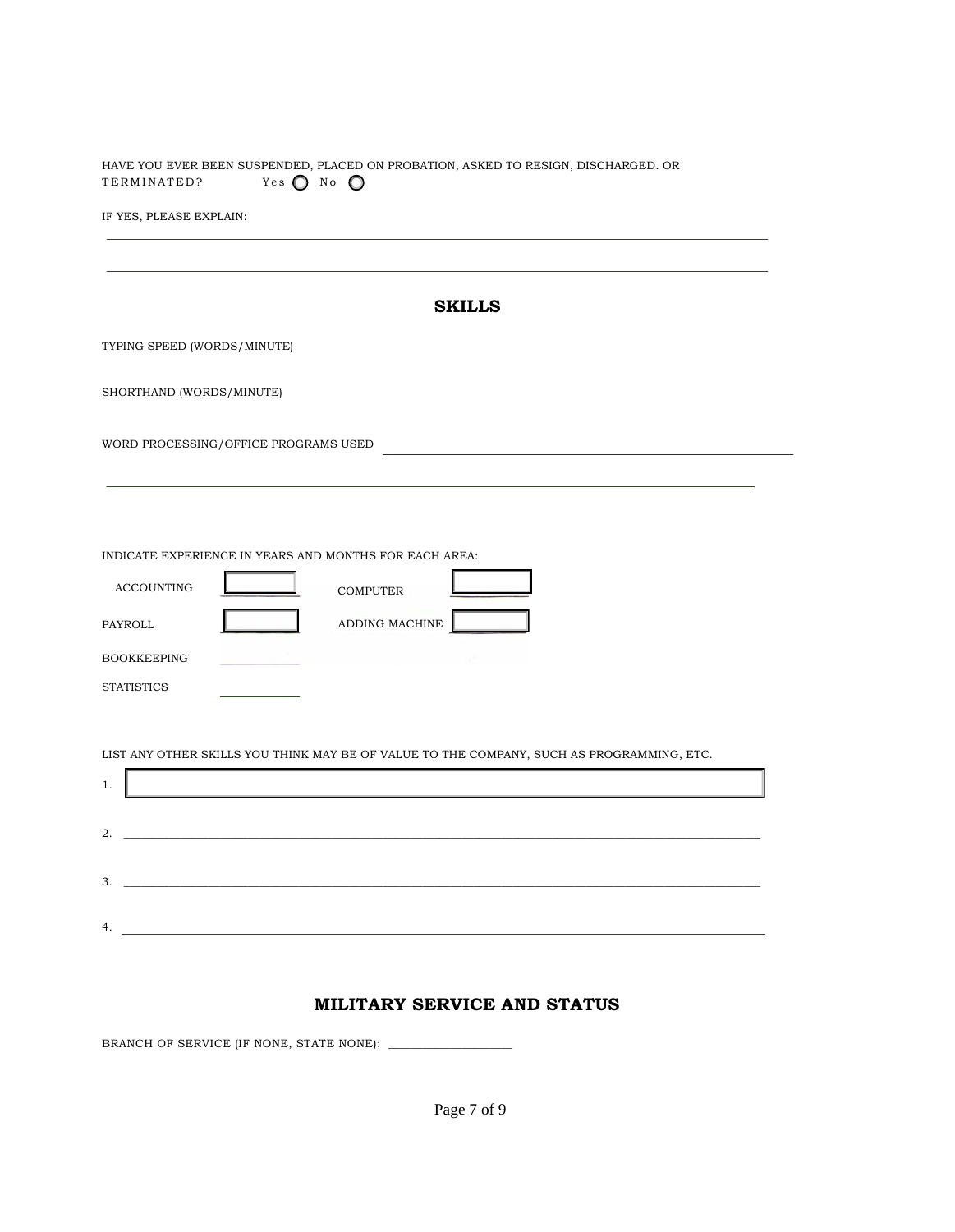MILITARY OCCUPATION:

DATE OF ENTRY INTO ACTIVE DATE OF SEPARATION:

(MONTH/YEAR) (MONTH/YEAR)

RANK AT THE TIME OF SEPARATION:

#### **PLEASE NOTE: FINAL PROCESSING PRIOR TO EMPLOYMENT WILL REQUIRE A REVIEW OF THE ORIGINAL OR A COPY OF YOUR MILITARY DISCHARGE AND/OR A REVIEW OF YOUR DD FORM 214.**

#### APPLICANT'S CERTIFICATION AND AGREEMEN

I HEREBY CERTIFY that my answers to the foregoing questions are true and complete and that I have not knowingly withheld any facts, circumstances or other information which would, if disclosed, affect my application. I further understand that any false or misleading statement or omission of pertinent information will result in the rejection of my application, or in dismissal if discoved subsequent to my employment.

I HEREBY AFFIRM that by execution of the application, I acknowledge that the Company has disclosed to me that an Investigative Consumer Report, including information as to my character, general reputation, personal characteristics, and mode of living may be made; and that 1, upon written request to the Company made within a reasonable time after the date of this application, may obtain a complete and accurate disclosure of the nature and scope of the investigation requested.

I HEREBY AUTHORIZE the Company to request, and I ALSO AUTHORIZE AND REQUEST each former employer, school attended, and each person, firm, or corporation given as references above, to furnish at any time, any information which may be sought concerning me and my work habits, character or skill, and any other data required, whether in connection with this application or for purposes of complying with surety company requirements or otherwise.

I HEREBY AFFIRM that by submitting this application I agree to submit to medical evaluations and/or examinations, including tests for the presence of illegal drugs or alcohol, prior to and during employment, within a time period prescribed by the Company and as often as directed during employment.

I HEREBY AUTHORIZE the medical examiner to disclose to the Company any and all findings and conclusions arrived at in any examination performed either prior to employment or during employment.

I UNDERSTAND that should I be given employment, such employment shall be for an indefinite period of time and may be terminated, at will, at anytime, for any reason, by me or by the Company without notice or without liability whatsoever, except for unpaid wages or salary earned by the date of termination. I further understand that only the Robert M. or Denisa R. Little of the Company has the authority to enter into any agreement for employment fora specified period of time or to make any agreement contrary to this at will standard and that any such agreement must be in writing.

I UNDERSTAND that if I am employed, the terms and conditions of my employment will be governed by this application and the Company's Terms of Employment and Policy and Procedures, as amended from time to time by the Company.

The Company operates under the principles of affording equal employment opportunity through affirmative action for qualified handicapped individuals, qualified veterans of the Vietnam era and qualified disabled veterans.

All applicants and employees who believe themselves to be members of one or more of these groups, and who wish to identify themselves as such for the purpose of affirmative action consideration are invited to do so.

Submission of this information is voluntary and refusal to provide it will not subject you to discharge or disciplinary treatment. Information obtained concerning individuals shall be kept confidential, except that (1) supervisors and managers may be informed regarding disabled veterans and handicapped individuals, as necessary, (2) first aid and safety personnel may be informed, when and to the extent appropriate, if the condition might require emergency treatment, and (3) governmental officials investigating compliance will be informed.

I wish to volunteer the following information (check one)  $\overline{O}$  Do not qualify

I do qualify under the following:  $\qquad \qquad \bullet$  Handicapped Vietnam Era Veteran Disabled Veteran